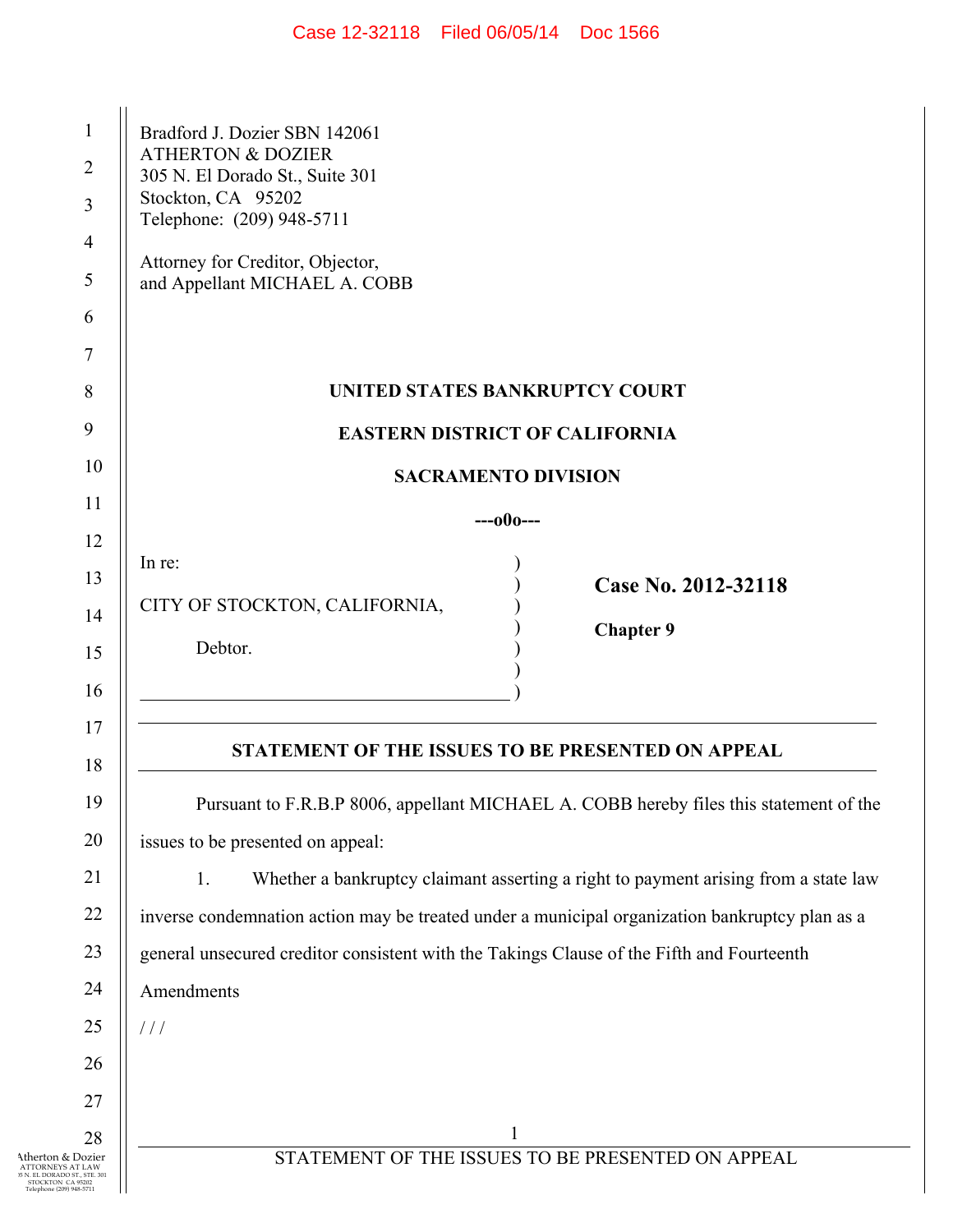| $\,1$                                                                                                                   | Dated: June 5, 2014                                               |
|-------------------------------------------------------------------------------------------------------------------------|-------------------------------------------------------------------|
| $\sqrt{2}$                                                                                                              | <b>ATHERTON &amp; DOZIER</b>                                      |
| $\mathfrak{Z}$                                                                                                          |                                                                   |
| $\overline{4}$                                                                                                          |                                                                   |
| 5                                                                                                                       | /s/ Bradford J. Dozier<br>Bradford J. Dozier                      |
| $\sqrt{6}$                                                                                                              | Attorney for Creditor, Objector, and<br>Appellant MICHAEL A. COBB |
| $\boldsymbol{7}$                                                                                                        |                                                                   |
| $\,8\,$                                                                                                                 |                                                                   |
| 9                                                                                                                       |                                                                   |
| $10\,$                                                                                                                  |                                                                   |
| 11                                                                                                                      |                                                                   |
| 12                                                                                                                      |                                                                   |
| 13                                                                                                                      |                                                                   |
| 14                                                                                                                      |                                                                   |
| 15                                                                                                                      |                                                                   |
| 16                                                                                                                      |                                                                   |
| $17$                                                                                                                    |                                                                   |
| $18\,$                                                                                                                  |                                                                   |
| 19                                                                                                                      |                                                                   |
| 20                                                                                                                      |                                                                   |
| 21                                                                                                                      |                                                                   |
| 22                                                                                                                      |                                                                   |
| 23                                                                                                                      |                                                                   |
| 24                                                                                                                      |                                                                   |
| 25                                                                                                                      |                                                                   |
| 26                                                                                                                      |                                                                   |
| 27                                                                                                                      |                                                                   |
| 28                                                                                                                      | $\overline{2}$                                                    |
| Atherton & Dozier<br>ATTORNEYS AT LAW<br>15 N. EL DORADO ST., STE. 301<br>STOCKTON CA 95202<br>Telephone (209) 948-5711 | STATEMENT OF THE ISSUES TO BE PRESENTED ON APPEAL                 |